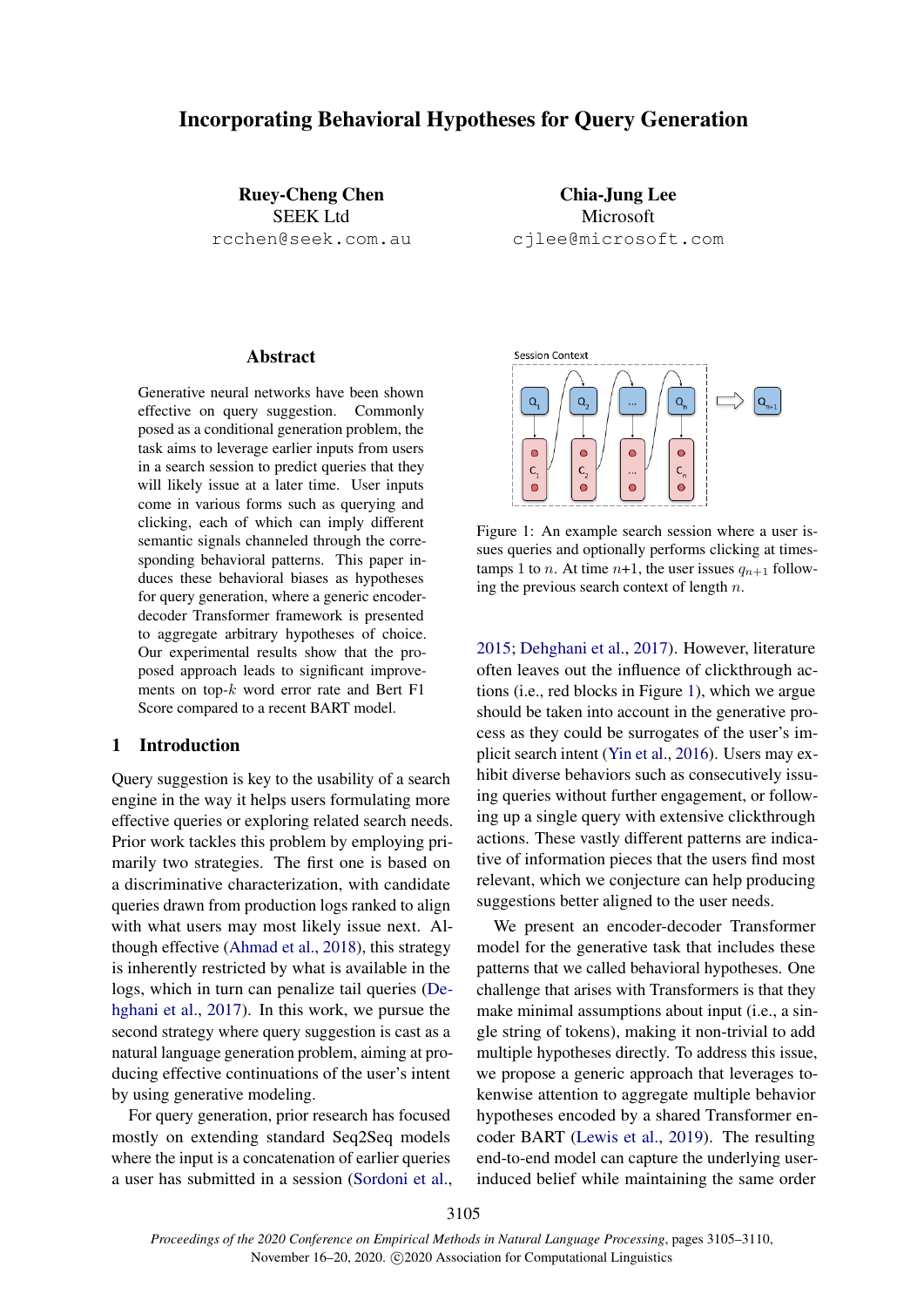of complexity as the original BART. For evaluation, we conduct experiments by sampling over 600K search sessions from a major commercial job search engine in Australia. With evaluation metrics including word error rate and BertScore [\(Zhang et al.,](#page-5-5) [2020\)](#page-5-5), we show that the approach outperforms prior competitive baselines and a recent Transformer model BART, suggesting attending to behavioral patterns is crucial to reflect users' intent.

## 2 Related Work

Generative approaches have been studied extensively in machine translation [\(Sutskever et al.,](#page-5-6) [2014;](#page-5-6) [Bahdanau et al.,](#page-5-7) [2014\)](#page-5-7), dialogue systems [\(Wen et al.,](#page-5-8) [2015\)](#page-5-8), and many other related areas [\(Gatt and Krahmer,](#page-5-9) [2018\)](#page-5-9). The methodology was first applied to the query domain in [Sordoni et al.](#page-5-2) [\(2015\)](#page-5-2). Query suggestion has traditionally been a web search usability task. Ranking based approaches that leverage query co-occurrence and discriminative modeling are known to be most effective [\(Ozertem et al.,](#page-5-10) [2012\)](#page-5-10), but also likely to suffer from the lack of appropriate candidates for rarely seen queries. Some recent work sought to characterize the generative nature [\(Sordoni et al.,](#page-5-2) [2015;](#page-5-2) [Dehghani et al.,](#page-5-1) [2017\)](#page-5-1) of this process. The hierarchical formulation of sequence-to-sequence model [\(Sordoni et al.,](#page-5-2) [2015\)](#page-5-2) can effectively capture the query transitions, but does not offer a mechanism to incorporate implicit user signals [\(Wu et al.,](#page-5-11) [2018\)](#page-5-11). Our approach combines heterogeneous behavioral hypotheses by leveraging large-scale encoders and cross-structure attentions. Apart from similar attempts regarding encoding multiple sentences [\(Dai et al.,](#page-5-12) [2019;](#page-5-12) [Zhao et al.,](#page-5-13) [2020\)](#page-5-13), our work in a generative setting tackles a different problem of decoding over a meshed representation originated from multiple sources.

### <span id="page-1-0"></span>3 Approach

Let  $\mathcal{Q} = (Q_1, Q_2, \dots, Q_n)$  represent a sequence of queries submitted by a user in a consecutive fashion, where each  $Q_i$  comprises a sequence of terms. Each  $Q_i$  can lead to a succession of follow-up user interactions, among which we are mostly interested in textual matching cues  $C_i$  that enticed clicking on some underlying documents. The full list of such matching cues are denoted as  $\mathcal{C} = (C_1, C_2, \ldots, C_n)$ , in which each  $C_i$  is a set of text excerpts  $t_{i1}, \ldots, t_{im}$ , such as document title

or metadata, displayed in response to  $Q_i$ . Given such a search context  $(Q, C)$ , the query generation task aims to create a candidate query  $Q_{n+1}$  that the user is most likely to follow up with. The overall process is depicted in Figure [1.](#page-0-0)

Behavioral Hypotheses. We conjecture that, when making a new query, the assumed user takes inspiration from his/her preceding search context, following some *behavioral hypotheses* formed by preceding queries or matching cues. In this paper we seek to characterize this influence to formulated queries as follows:

$$
K_1 = (Q_1, Q_2, ..., Q_n)
$$
  
\n
$$
K_2 = \bigoplus_{i < n} \{ (t)_{t \in C_i} \} \oplus (Q_n)
$$
  
\n
$$
K_3 = \bigoplus_{Q_i : C_i \neq \emptyset} \{ (Q_i) \oplus (t)_{t \in C_i} \} \oplus (Q_n)
$$
  
\n
$$
K_4 = (Q_n) \oplus (t)_{t \in C_n}
$$
\n
$$
(1)
$$

Each of these definitions loosely specifies a generative story behind the process: influence may come directly from preceding queries  $(K_1)$ , preceding matching cues  $(K_2)$ , interacted queries and the respective matching cues  $(K_3)$ , or the most recently submitted query and observed cues  $(K_4)$ .

Vanilla Encoder-Decoder Transformer. Recent advances in transfer learning has popularized the use of pretrained encoder-decoder Transformer networks, setting state-of-the-art across the board [\(Vaswani et al.,](#page-5-14) [2017;](#page-5-14) [Raffel et al.,](#page-5-15) [2019;](#page-5-15) [Lewis](#page-5-4) [et al.,](#page-5-4) [2019\)](#page-5-4). Query generation can be cast as a sequence-to-sequence problem and fine-tuned on any of these pretrained models. A simplistic but typical approach is, on the input side, to concatenate all items in a behavioral hypothesis regardless of their types into one sentence with the separator token inserted in between, and on the output side to simply put in the ground truth to be generated, i.e.,  $Q_{n+1}$ . All input/output sentences are first tokenized using the same byte-pair encoding, and properly formatted by adding start/end tokens to the sentence beginning and sentence end. Following this preparation step, the input sentence is encoded into a vector representation by multiple layers of Transformer, and decoded on the other side using a similar stack.

In this paper we use the BART model [\(Lewis](#page-5-4) [et al.,](#page-5-4) [2019\)](#page-5-4) to implement this encoder-decoder network. BART leverages specialized pretraining objectives such as text infilling and is known to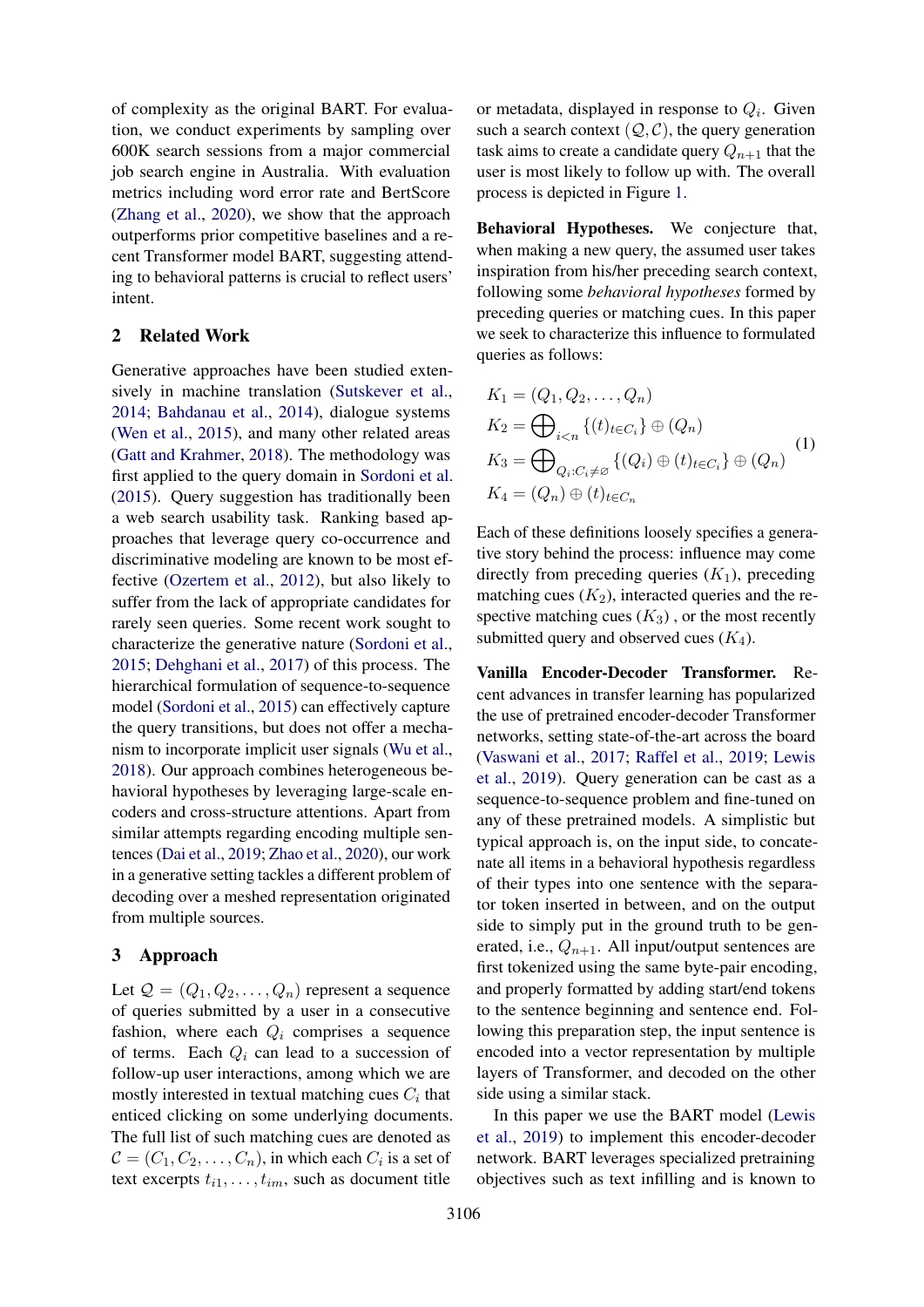be performant on text generation problems such as machine translation and summarization.

Meshed Representations. One caveat of the above process is that the model is agnostic of the presence of multiple behavioral hypotheses in the input. To solve this problem, we propose a new approach that derives a *meshed* representation of the input hypotheses  $K_1, \ldots, K_4$  by reusing one single BART instance. Each hypothesis is first encoded using a shared BART encoder, and a tokenwise attention mechanism is leveraged to learn effective ways to contextualize the individual representations together. This is essentially combining four input streams in a token-by-token fashion so that each hypothesis can contribute to the aggregate at each token step, in varying degrees as determined by the attention weights. We expect this change to help surfacing regularities across different hypotheses, in the way regularization or multi-task learning does to ease learning trajectories. Tokenwise attention is also designed to encourage early correction in the hope that a more robust representation can be formed at the end of the meshed sequence.

The procedure can be described as follows. Let  $[S_i^{(1)}]$  $s_i^{(1)}; \ldots; S_i^{(T)}$  $\left[\begin{matrix}n^{(1)}\\i\end{matrix}\right] = \text{BART}_{\text{enc}}(K_i)$  for all  $K_i$ , and  $T$  is the sequence length. We have:

$$
\alpha_i^{(j)} \propto \exp(W_{\text{attn}} S_i^{(j)})
$$
  
\n
$$
F^{(j)} = \sum_i \alpha_i^{(j)} S_i^{(j)}
$$
  
\n
$$
O = \text{BART}_{\text{dec}}([F^{(1)}; \dots; F^{(T)}])
$$
\n(2)

where  $W_{\text{attn}}$  is the attention weight matrix to be learned and O the output. On the decoder side, the attention mask is set to the union of attention masks from all underpinning hypotheses. This approach does not require multiple BART instances but may take extra GPU memory, linear to the output batch size, to cache processed representations and additional computation cycles to work through all four behavioral hypotheses.

#### 4 Experimental Setup

Our main testbed was a sample of session logs from the SEEK job search engine<sup>[1](#page-2-0)</sup>. This task domain is known for its characteristic query topics, surrounding role titles, skills, and entities such as company names or geo-locations, and distinctively different user behaviors to general web search. This dataset is preferred over the AOL logs for the availability

of clicked document texts, but our approach should be equally applicable to other search domains.

We collected textual queries  $Q_i$  and the titles of documents that were clicked on in response to  $Q_i$  as  $C_i$ . All search sessions were anonymized to ensure that the query and click information cannot be linked back to individual users. Session boundaries were determined by an inactivity of 30 minutes or more between two consecutive actions. In each session the latest query was held out as the ground truth. Training sessions (500K) were initially gathered from a two-week span starting from Oct 1, 2019, and out of the same period a separate split was selected as a dev set  $(1K)$ ; then, the latter two weeks from the same month were sampled to form the test sessions (100K). About 15% of the collected sessions were found to exceed the maximum sequence length of the BART encoder, and were removed from the experiment to avoid inadvertently favoring the proposed approach for that the baseline may only see truncated input. Standard preprocessing steps were performed to remove noisy queries that occurred 10 times or less across the periods, and singleton sessions that contain only one query. In our experiments we compare the following approaches:

Seq2Seq+Attn A standard sequence-tosequence model using a two-layer bidirectional GRU [\(Cho et al.,](#page-5-16) [2014\)](#page-5-16) as the encoder and a uni-directional attentive GRU as the decoder [\(Bahdanau et al.,](#page-5-7) [2014\)](#page-5-7). Our implementation used 1,000 hidden dimensions and the same byte-pair encodings as other methods.

MPS (Most Popular Suggestion) A simple yet effective baseline used in [\(Hasan et al.,](#page-5-17) [2011;](#page-5-17) [Sor](#page-5-2)[doni et al.,](#page-5-2) [2015;](#page-5-2) [Dehghani et al.,](#page-5-1) [2017\)](#page-5-1), based on co-occurrence frequencies of the last query in the search context and all candidate queries.

BART The vanilla BART model [\(Lewis et al.,](#page-5-4) [2019\)](#page-5-4). We took the full concatenated search context as input, and fine-tuned on pretrained weights for BART-Large model, complete with 12 transformer layers in total.

MeshBART The proposed meshed variant of BART, configured to have the same model capacity. It takes multiple input hypotheses and combines them using the proposed tokenwise attentions before entering the decoding phrase.

We report word error rate (WER) and Bert F1

<span id="page-2-0"></span><sup>1</sup><https://www.seek.com.au>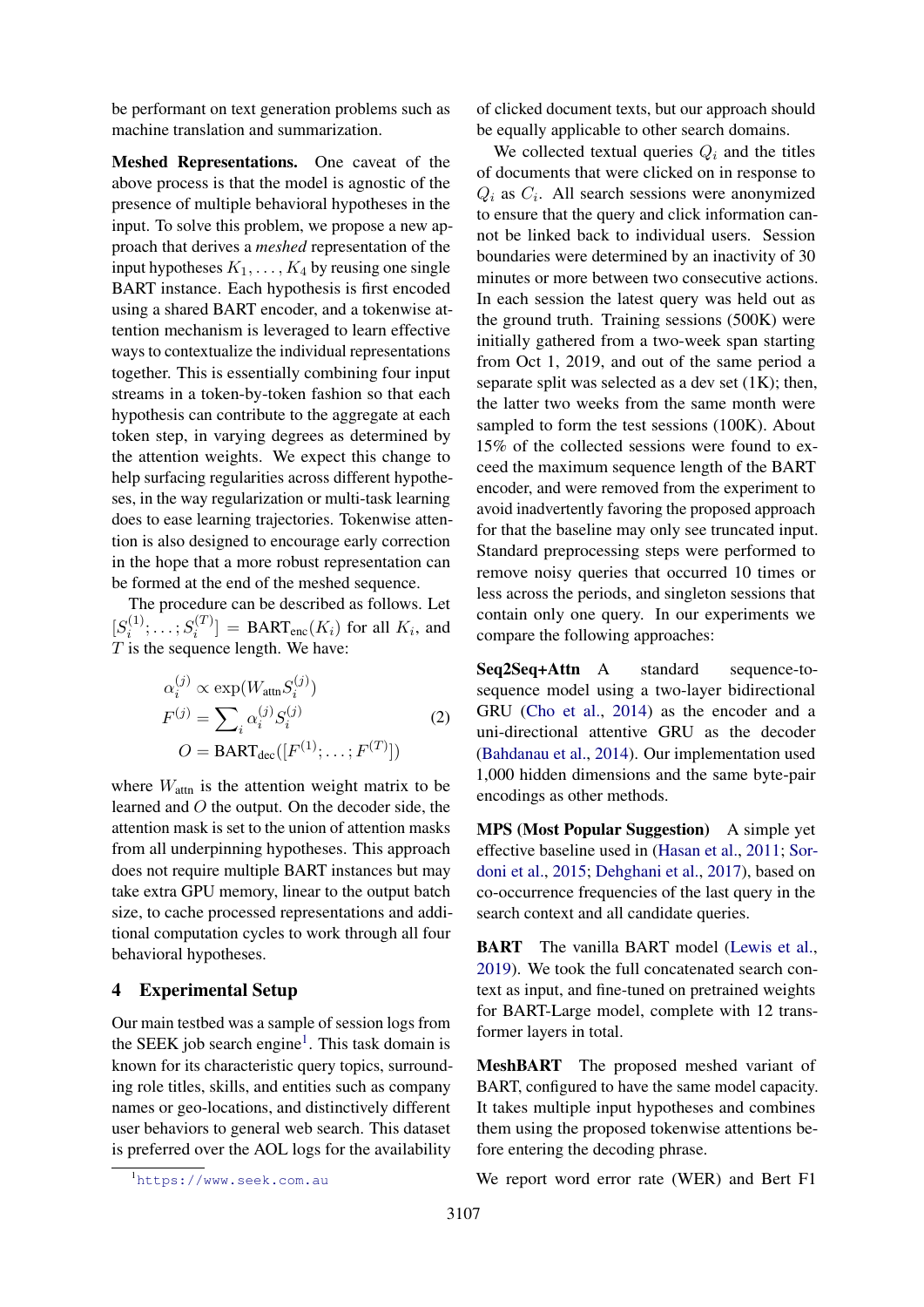<span id="page-3-0"></span>

|              | WER  | Bert <sub>F1</sub> | MRR@3 | S@3  |
|--------------|------|--------------------|-------|------|
| Seq2Seq+Attn | 88.3 | 53.1               | 9.8   | 14.1 |
| <b>MPS</b>   | 49.7 | 72.6               | 33.9  | 47.1 |
| <b>BART</b>  | 41.5 | 76.1               | 42.5  | 54.6 |
| MeshBART     | 40.9 | 76.5               | 42.7  | 55.0 |

Table 1: Top-3 test performance. Differences between BART and MeshBART on WER and BertF1 are significant ( $p < 10^{-4}$ ) on the Wilcoxon sign-rank test.

scores (BertF1) (Popović and Ney, [2007;](#page-5-18) [Zhang](#page-5-5) [et al.,](#page-5-5) [2020\)](#page-5-5) adapted to the top- $k$  setting, with respect to the reference (ground truth) across the given  $k$  hypotheses.

$$
\text{WER@k} = \min_{i=1,\dots,k} \text{EditDist}(ref, hyp^{(i)}) / |ref|
$$

$$
\text{BertFl@k} = \max_{i=1,\dots,k} \text{BertFl}(ref, hyp^{(i)})
$$

In addition to generation quality, we also measure ranking performance by mean reciprocal rank (MRR@k) and success at k  $(S@k)$  following prior work. To train the encoder-decoder models, cross entropy loss was used throughout. All neural models were trained up to 3 epochs (roughly 83k steps) and early-stopped if no further gain on dev WER@3 was observed in the next 10k steps. At inference time, up to 5 suggestions were generated for each session using beam search (width  $= 8$ ). For Seq2Seq+Attn the batchsize was set to 128 and both BART-based methods to 16. All experiments were conducted on a single NVIDIA T4 GPU.

#### 5 Results

Quality of Generated Queries. We present the effectiveness scores of different generation models in Table [1.](#page-3-0) The results show that query generation remains a difficult task: the top-3 beam search output from a standard Seq2Seq with attention baseline achieves on average 0.88 errors per token. Consistent with prior work [\(Sordoni et al.,](#page-5-2) [2015\)](#page-5-2), MPS delivers competitive performance, bolstering its wide adoption in production systems. The word error rates are pushed down further by a vanilla BART that simply encodes sessions as long sequences, showcasing the superior modeling power of pretrained Transformer networks. Among these results, MeshBART consistently demonstrates the best effectiveness across all metrics, suggesting that combining critical signals from the given behavioral hypotheses can improve generation quality.

We also investigate if generation quality is influenced by other factors of the test population.

<span id="page-3-1"></span>

Figure 2: A breakdown of top-3 word error rate and MRR@3 by minimum session length. Each bucket on x-axis indicates a sub-population of test sessions that contain at least X queries.

Placing a limit on session length, in Figure [2](#page-3-1) we find that long sessions result in lower performance across all models. The diverse and complex intents commonly involved in long sessions make nextquery prediction particularly challenging. Interestingly, WER@3 and MRR@3 appear to respond differently to the increased session length for different methods, e.g. BART can perform worse than MPS on excessively long sessions. Apart from that, MeshBART remains the most competitive across all buckets, suggesting it being a robust approach for query generation.

Further comparisons with non-generative MPS also shed light on the superiority of the proposed approach. In a W/T/L analysis on top-3 ranking performance, we find that across all test sessions MeshBART has seen 30% wins, 52% ties, and 18% losses to MPS on MRR@3. Another analysis conditioned on sessions with only one preceding query shows that MeshBART can produce at least one novel suggestion (i.e. queries not seen in the candidate pool) for 39.2% of the test sessions. The effect is more pronounced when the preceding query is rare or has a relatively smaller candidate pool. Examples given in Table [2](#page-4-0) show that the proposed approach can formulate reasonable follow-up queries by generalizing seen query parts.

Analysis of Behavioral Hypotheses. Our design of behavioral hypotheses in Section [3](#page-1-0) is inspired by the users' interaction patterns. Figure [3a](#page-4-1) illustrates the intensity of user clicking with respect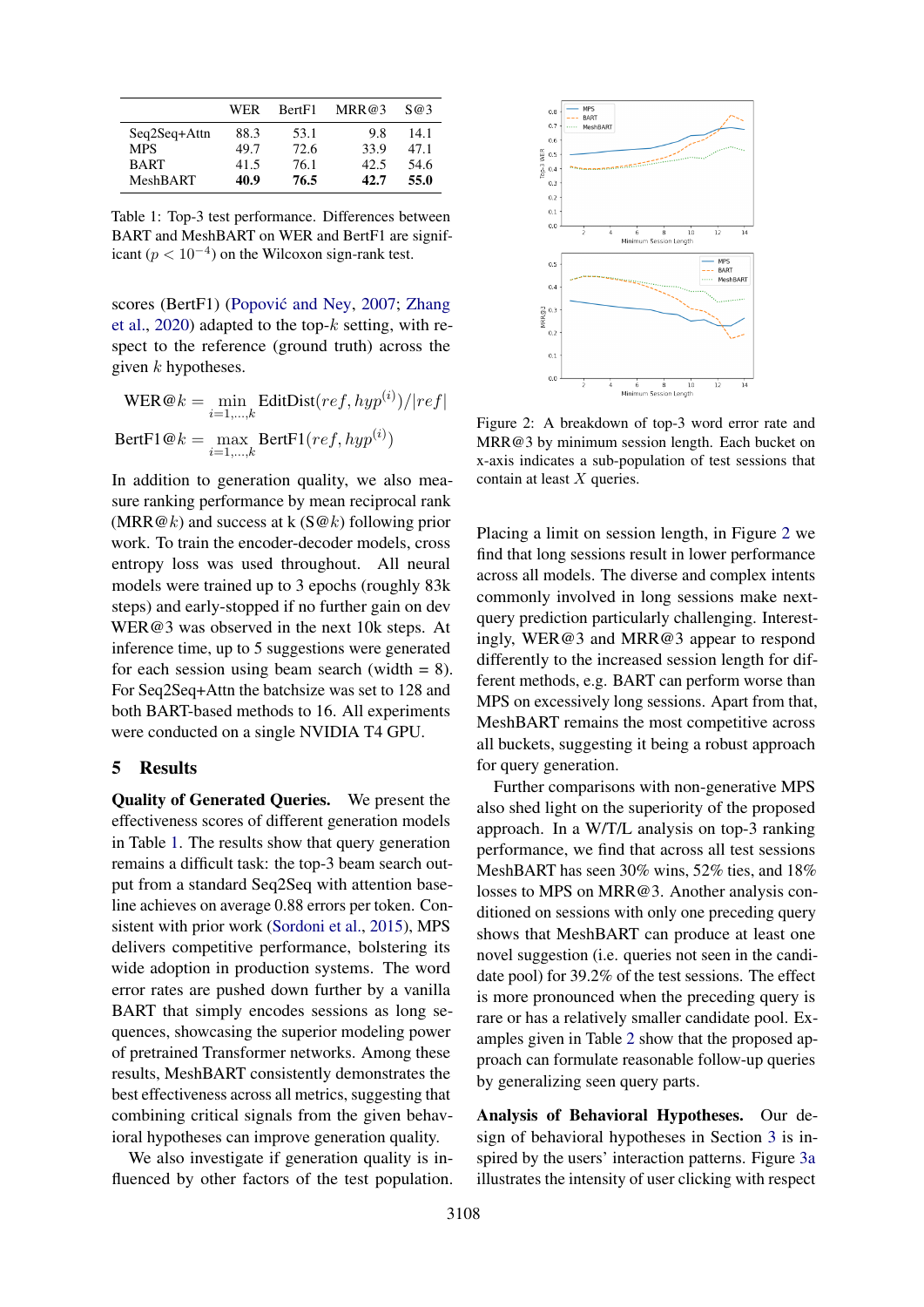<span id="page-4-0"></span>

| Preceding Query $(Q_n)$    | Candidates                     | Generative Suggestions (MeshBART)                                                  |
|----------------------------|--------------------------------|------------------------------------------------------------------------------------|
| environmental technology   | environmental, environment     | environmental, environmental science, sustain-<br>ability, environmental scientist |
| part time adobe            | part time, part time marketing | part time marketing, marketing, digital market-<br>ing, graphic design             |
| aviation security adelaide | adelaide airport security      | aviation security, security, security officer, air-<br>port security               |

Table 2: Query generation examples on tail queries, based on test sessions with only one preceding query that the logs fail to produce enough candidates for due to scarcity. Generative models such as MeshBART can produce reasonable suggestions regardless of candidate pool coverage.

<span id="page-4-1"></span>

Figure 3: (a) Column-normalized contingency table illustrating clicking behavior. (b)(c) Average attention weights for all four behavioral hypotheses vary across different session type buckets. Shaded areas for  $K_1$  and  $K_4$  indicate the standard error. (Best viewed in color.)

to the last query in a session, suggesting that the majority of clicks are predominately centered on the last query irrespective of the total number of clicks. Job search users are found to be more persistent on articulating an effective query, and from there consume extensively most returned results before disengaging from the search session. This interesting perk is best reflected by the use of  $K_4$ hypothesis in our modeling framework.

To understand the inner workings of the meshed attentions, Figure [3b](#page-4-1) visualizes the actual attention values assigned to all four of the presented hypotheses across different length buckets. On the one hand, the attention weight associated with  $K_1$  (i.e., all preceding queries) are found to positively correlate with the growth of session length. Longer search sessions might be due to the user actively exploring the search space, and this increased attribution signals the importance of explicit search intents from the modeling perspective. On the other hand,  $K_4$  tends to receive less attention as the search session grows, indicating that the importance of the most recent interactions become diluted in long, exploratory search journeys. The value of recent interactions in generative modeling is best illustrated by Figure [3c,](#page-4-1) where the attention weight of  $K_4$  appears to positively correlate with

the intensity of last-round clicking in a search session. These results suggest that our approach has the flexibility to draw information from different hypotheses in a unified query generation process.

#### 6 Conclusions

This paper presents an effective approach for incorporating user-induced interaction patterns as behavioral hypotheses into the query generation process. Under an encoder-decoder Transformer framework, the proposed tokenwise attentions demonstrate the desirable modeling working by placing emphasis on different behavioral hypotheses at different occasions. On a domain-specific search benchmark, our model outperforms all reference methods in aggregate and across varying session properties, demonstrating its effectiveness in a robust way. In future work, we will focus on producing novel continuations of the user's search intent, extending the approach to other domains, and automating the design of behavioral hypotheses. Qualitative evaluation for open-ended generation is also an interesting topic on the roadmap.

### Acknowledgments

We would like thank the reviewers for their valuable feedback on evaluation and further analyses.